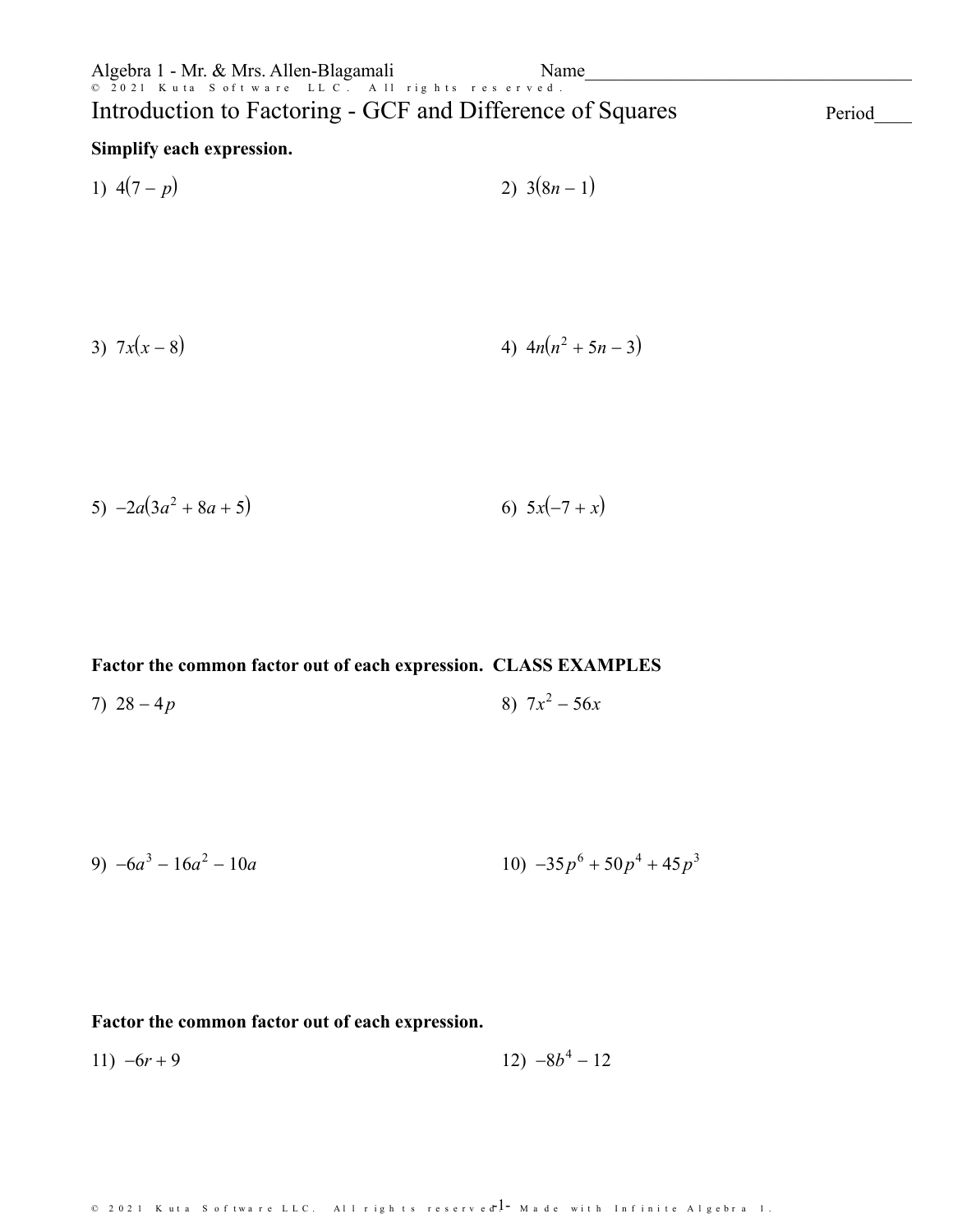13)  $-8n + 12n^2$ 14)  $-4b^2 + 36b + 28$ 

15) 
$$
20x^3 + 16x^2 - 12x
$$
  
16)  $12x^2 - 16x + 12$ 

$$
17) \ 49p^2 - 42p \qquad \qquad 18) \ 6k^4 + 21k
$$

$$
19) \ 4v - 2 \qquad \qquad 20) \ 15x^4 - 45x^3 + 10x^2
$$

$$
21) \ 20v^3 - 28v + 24 \qquad \qquad 22) \ 16 + 80x^3 + 72x^4
$$

#### Find each product.

$$
23)\ (b+5)(b-5) \qquad \qquad 24)\ (n-2)(n+2)
$$

$$
25)\,\left(4p-7\right)\left(4p+7\right)\qquad \qquad 26)\,\left(7m-7\right)\left(7m+7\right)
$$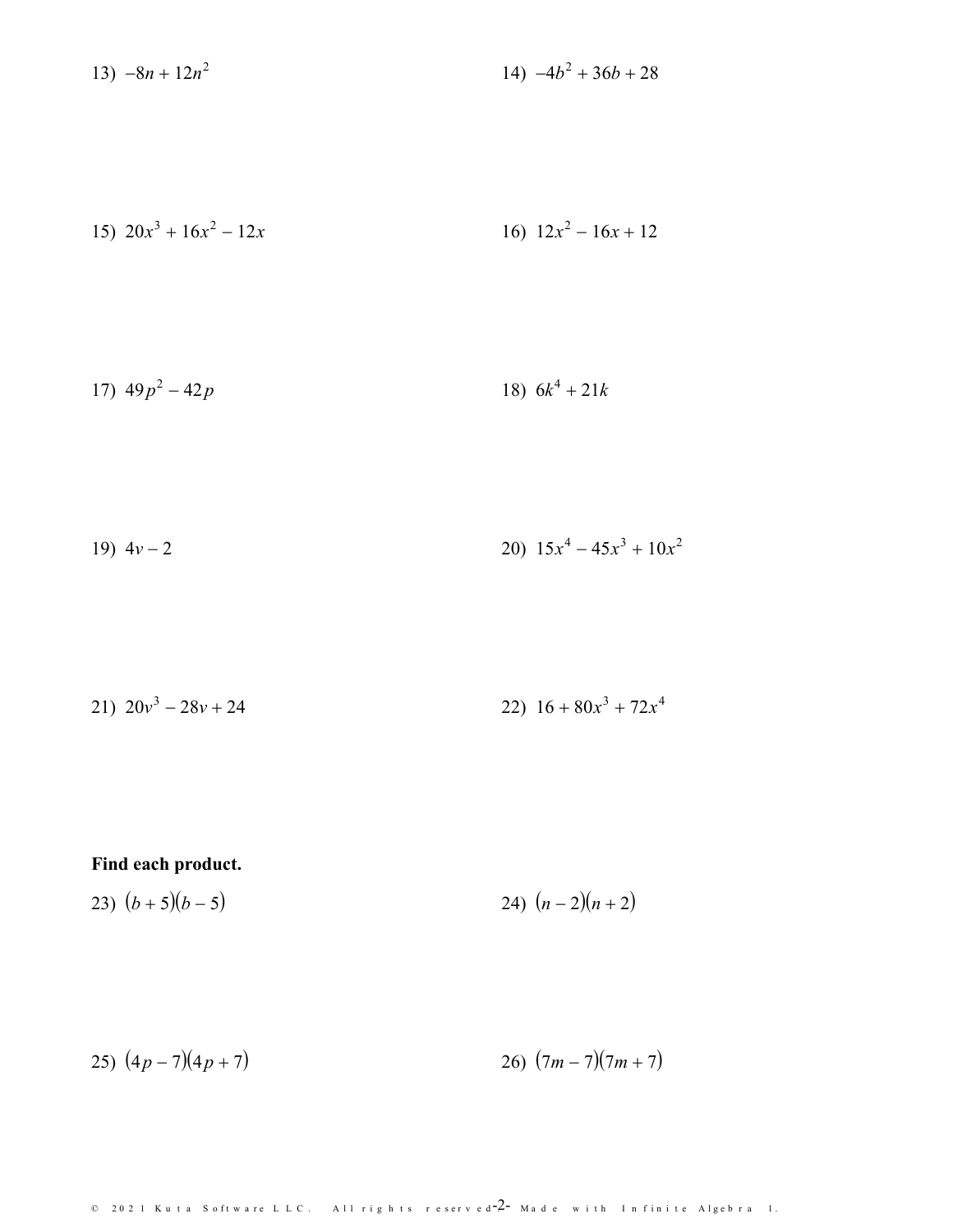27)  $(3p + 7)(3p - 7)$ 28)  $(u + 3v)(u - 3v)$ 

## Factor each completely. CLASS EXAMPLES

30)  $4a^2 - 25$ 29)  $a^2 - 25$ 

$$
31) \ 25n^6 - 1 \qquad \qquad 32) \ 9u^2 - 4v^2
$$

33) 
$$
m^4 - 9
$$
 34)  $9m^4 - 4n^4$ 

## Factor each completely.

35)  $n^2 - 25$ 36)  $9n^2 - 1$ 

$$
37) \ 49x^2 - 9 \qquad \qquad 38) \ 36n^2 - 25
$$

39)  $x^4 - 25$ 40)  $m^2 - 36n^2$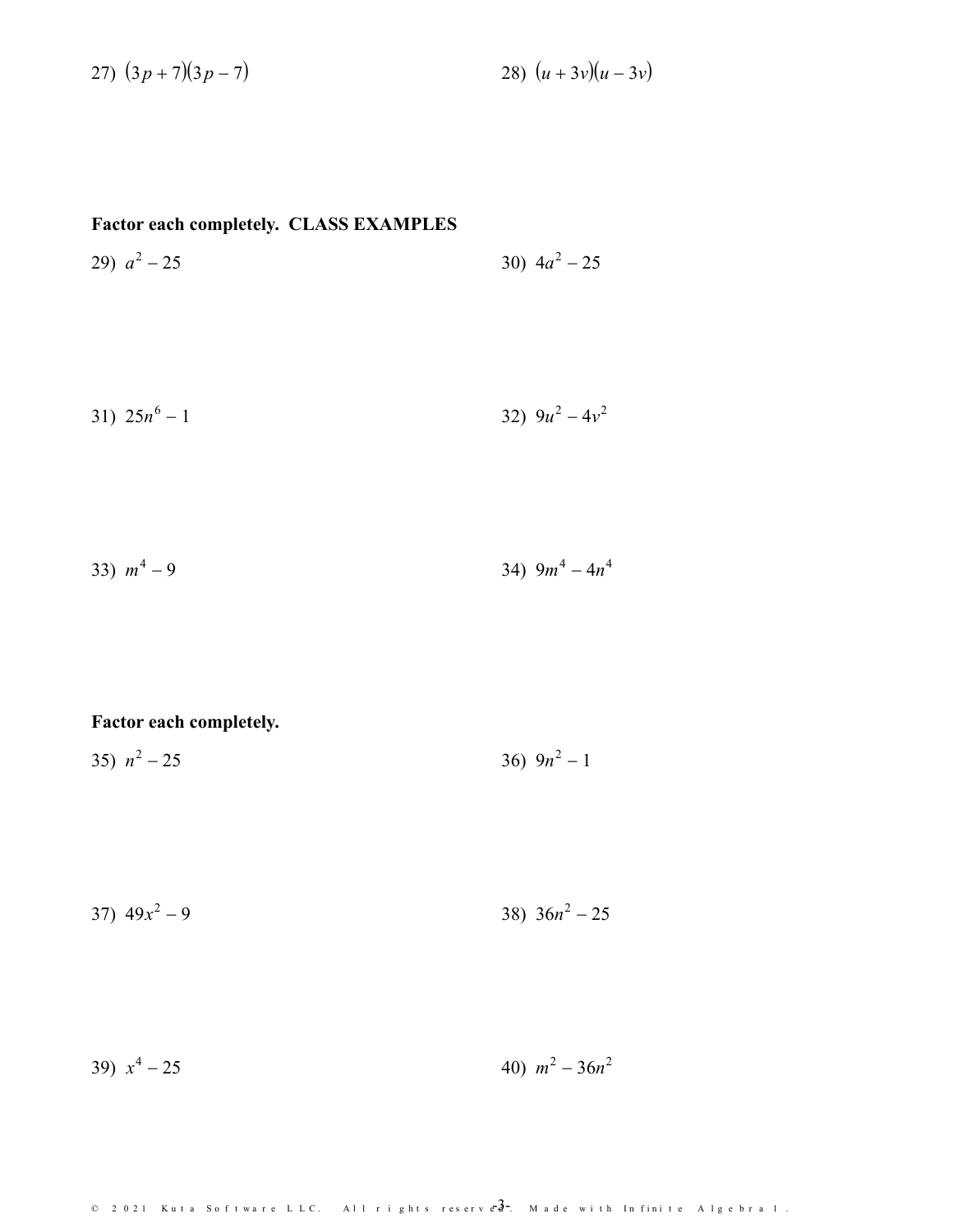41)  $4m^2 - n^2$ 

2 42)  $16x^6 - 9$ 

### **Combined Factoring - Factor each completely. CLASS EXAMPLES**

43) 5*m*  $2^2 - 80$  44)  $50x^3 - 18x$ 

$$
46)\ \ 50x^2 - 18\qquad \qquad 46)\ \ 75m^5 - 27m
$$

## **Factor each completely.**

47)  $64k^2 - 4$  $2^2-4$  48)  $25p^2-1$ 

49) 
$$
4b^4 - 9
$$
 50)  $5p^4 - 45$ 

51)  $a^2 - 25b^2$  $52)$   $5x^2 - 5y^2$ 2

53)  $18x^2 - 50$  $2^2 - 50$  54)  $20b^2 - 45$